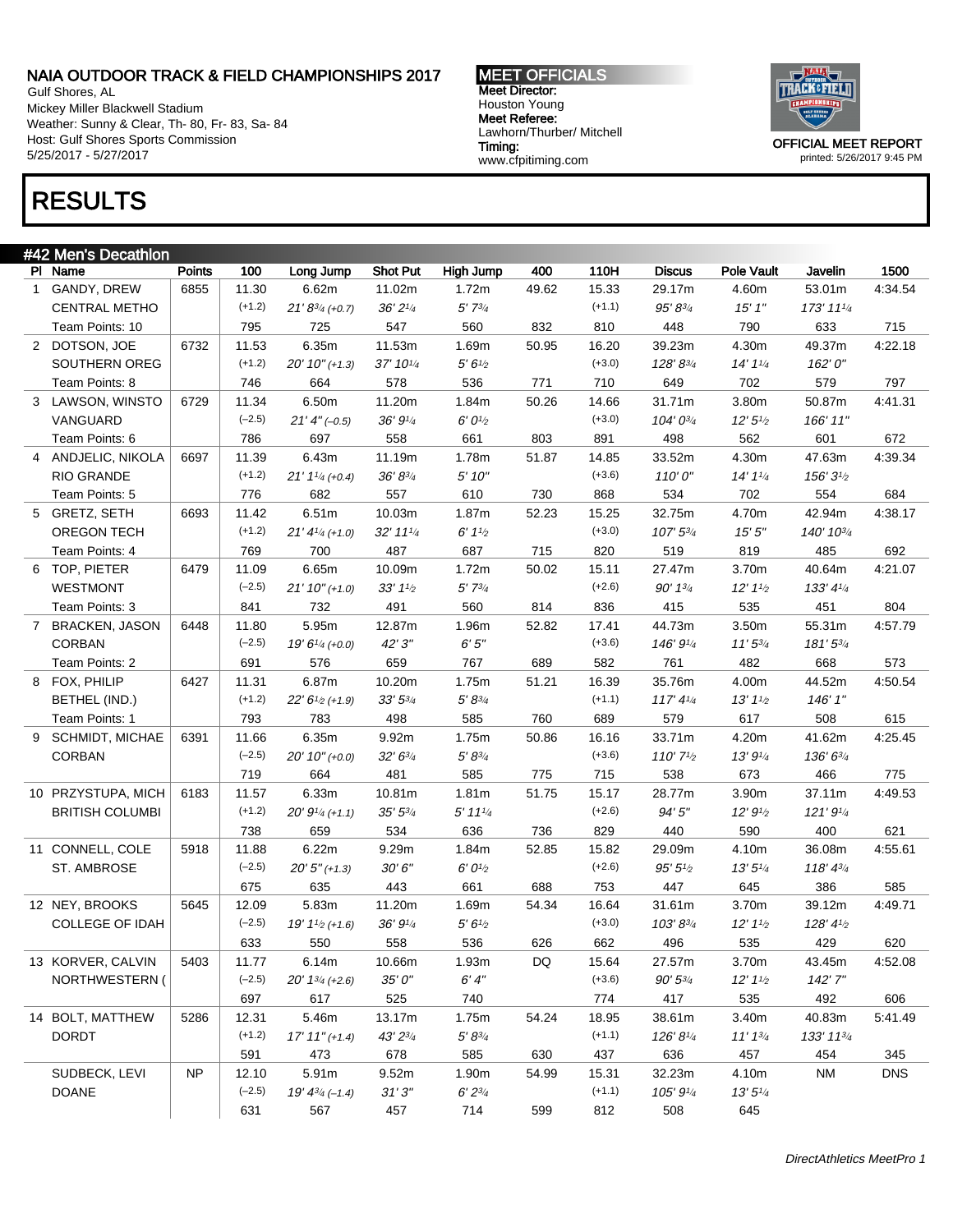Gulf Shores, AL Mickey Miller Blackwell Stadium Weather: Sunny & Clear, Th- 80, Fr- 83, Sa- 84 Host: Gulf Shores Sports Commission 5/25/2017 - 5/27/2017

MEET OFFICIALS Meet Director: Houston Young Meet Referee: Lawhorn/Thurber/ Mitchell Timing: www.cfpitiming.com



printed: 5/26/2017 9:45 PM

## RESULTS

| #42 Men's Decathlon (cont'd) |           |          |                  |                 |                    |            |      |               |            |            |            |  |
|------------------------------|-----------|----------|------------------|-----------------|--------------------|------------|------|---------------|------------|------------|------------|--|
| PI<br>Name                   | Points    | 100      | Long Jump        | <b>Shot Put</b> | High Jump          | 400        | 110H | <b>Discus</b> | Pole Vault | Javelin    | 1500       |  |
| NEMITZ, JACKSON              | <b>NP</b> | 11.59    | 6.26m            | 10.54m          | .69m               | <b>DNS</b> | DNS  | <b>NM</b>     | <b>NH</b>  | <b>DNS</b> | <b>DNS</b> |  |
| <b>WESTMONT</b>              |           | $(+1.2)$ | $20'6''2$ (+1.9) | 34'7'4          | 5'6'' <sub>2</sub> |            |      |               |            |            |            |  |
|                              |           | 734      | 644              | 518             | 536                |            |      |               |            |            |            |  |

|                | <b>Men's Scores</b>      |                  |                           |
|----------------|--------------------------|------------------|---------------------------|
| P <sub>1</sub> | Team                     | Code             | Score                     |
| $\mathbf{1}$   | Concordia (Neb.)         | CONE             | 26                        |
| $\overline{c}$ | <b>British Columbia</b>  | <b>BRIT</b>      | 20                        |
| 3              | <b>Florida Memorial</b>  | <b>FLOR</b>      | $18$                      |
| 4              | Bethel (Ind.)            | <b>BEIN</b>      | 17                        |
| 5              | St. Ambrose              | <b>STAM</b>      | 16                        |
| 5              | Southern Oregon          | <b>SOOR</b>      | 16                        |
| $\overline{7}$ | Dordt                    | <b>DORD</b>      | 14                        |
| $\overline{7}$ | Indiana Tech             | INI <sub>2</sub> | 14                        |
| 9              | William Penn             | <b>WIIA</b>      | 13                        |
| 10             | Siena Heights            | SIMI             | 12                        |
| 11             | Doane                    | <b>DOAN</b>      | 11                        |
| 11             | Westmont                 | <b>WECA</b>      | 11                        |
| 11             | <b>Central Methodist</b> | CEMO             | 11                        |
| 14             | Bacone                   | <b>BACO</b>      | 10                        |
| 14             | <b>Lindsey Wilson</b>    | LIKY             | $10$                      |
| 14             | <b>Keiser University</b> | <b>KEIS</b>      | $10$                      |
| 14             | Eastern Oregon           | <b>EAOR</b>      | $10$                      |
| 18             | McPherson                | <b>MCPK</b>      | $\bf 8$                   |
| 18             | William Carey            | CARE             | $\bf 8$                   |
| 20             | St. Mary (Kan.)          | <b>SMKS</b>      | 6                         |
| 20             | Carroll                  | CAR1             | $\,6$                     |
| 20             | Vanguard                 | VANG             | 6                         |
| 23             | Evergreen St.            | EVER             | $\sqrt{5}$                |
| 23             | Rio Grande               | <b>RIOG</b>      | $\mathbf 5$               |
| 23             | Spring Arbor             | SPMI             | $\mathbf 5$               |
| 23             | Columbia (Mo.)           | COL1             | $\mathbf 5$               |
| 23             | <b>Olivet Nazarene</b>   | OLIL             | 5                         |
| 23             | Northwestern (lowa)      | <b>NOIA</b>      | 5                         |
| 29             | <b>Wayland Baptist</b>   | WAYL             | $\overline{4}$            |
| 29             | College of Idaho         | COLL             | $\overline{4}$            |
| 29             | Madonna                  | <b>MADO</b>      | $\overline{4}$            |
| 29             | Indiana Wesleyan         | INI3             | $\overline{4}$            |
| 29             | West Virginia Tech       | <b>WVTE</b>      | $\overline{4}$            |
| 29             | Northwest Christian      | <b>NOOR</b>      | 4                         |
| 29             | Oregon Tech              | OREG             | 4                         |
| 36             | Campbellsville           | CAKY             | 3                         |
| 36             | Hastings                 | <b>HAST</b>      | $\ensuremath{\mathsf{3}}$ |
| 36             | <b>Great Falls</b>       | <b>GREA</b>      | 3                         |
| 39             | Corban                   | CORB             | $\sqrt{2}$                |
| 39             | Davenport                | <b>DAVE</b>      | $\overline{2}$            |
|                |                          |                  |                           |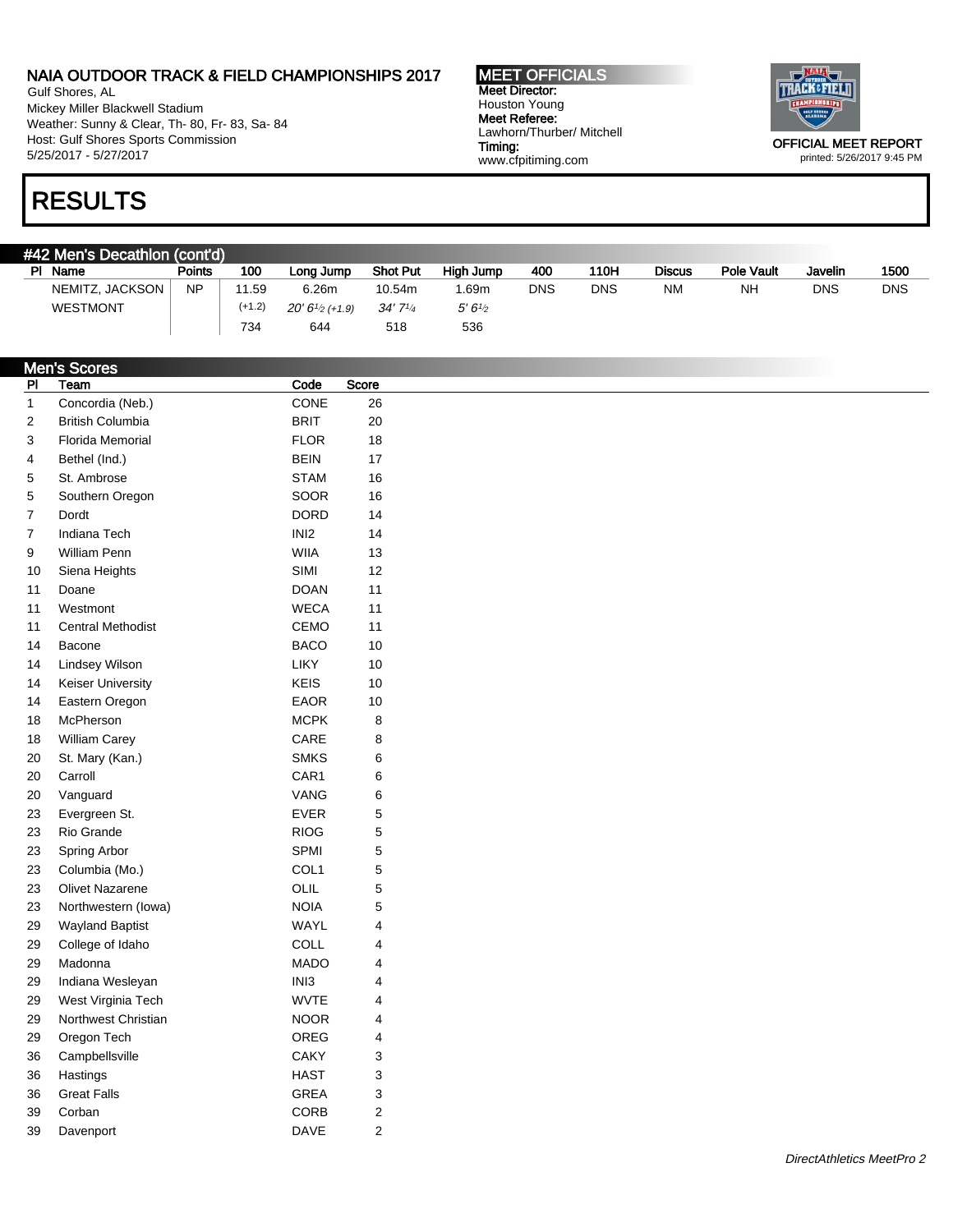Gulf Shores, AL Mickey Miller Blackwell Stadium Weather: Sunny & Clear, Th- 80, Fr- 83, Sa- 84 Host: Gulf Shores Sports Commission 5/25/2017 - 5/27/2017

## RESULTS

### Men's Scores (cont'd)

| <b>PI</b> | Team                  | Code        | Score |
|-----------|-----------------------|-------------|-------|
| 39        | Lindenwood-Belleville | LIND.       | 2     |
| 42        | Midland               | <b>MIDL</b> |       |
| 42        | Reinhardt             | <b>REIN</b> |       |
| 42        | Morningside           | <b>MORN</b> |       |
| 42        | St. Xavier            | <b>STXA</b> |       |
| 42        | Jarvis Christian      | <b>JARV</b> |       |

Timing:

www.cfpitiming.com

| PI               | Team                    | Code             | Score                   |  |
|------------------|-------------------------|------------------|-------------------------|--|
| $\mathbf{1}$     | Concordia (Neb.)        | CONE             | 29                      |  |
| 2                | St. Francis (III.)      | <b>STFR</b>      | 24                      |  |
| 3                | <b>Wayland Baptist</b>  | WAYL             | 23                      |  |
| 4                | Hastings                | <b>HAST</b>      | 20                      |  |
| 5                | William Woods           | WIM2             | 16                      |  |
| 6                | Westmont                | <b>WECA</b>      | 14                      |  |
| 7                | St. Ambrose             | <b>STAM</b>      | 13                      |  |
| $\boldsymbol{7}$ | Olivet Nazarene         | OLIL             | 13                      |  |
| 9                | <b>British Columbia</b> | <b>BRIT</b>      | 12                      |  |
| 9                | Northwest Christian     | <b>NOOR</b>      | 12                      |  |
| 11               | Missouri Baptist        | <b>MIMO</b>      | 11                      |  |
| 11               | Friends                 | FRIE             | 11                      |  |
| 13               | Judson                  | <b>JUDS</b>      | 10                      |  |
| 13               | Aquinas                 | <b>AQUI</b>      | $10$                    |  |
| 13               | Valley City State       | STA1             | $10$                    |  |
| 13               | Bethel (Ind.)           | <b>BEIN</b>      | $10$                    |  |
| 13               | Columbia (Mo.)          | COL1             | $10$                    |  |
| 13               | St. Xavier              | <b>STXA</b>      | $10$                    |  |
| 13               | Life                    | LIFE             | $10$                    |  |
| $20\,$           | Wiley                   | WILE             | $\boldsymbol{9}$        |  |
| 21               | Shawnee State           | SHOH             | 8                       |  |
| 21               | Indiana Wesleyan        | INI3             | 8                       |  |
| 21               | Lindsey Wilson          | LIKY             | 8                       |  |
| 21               | Clarke                  | <b>CLIA</b>      | 8                       |  |
| 25               | Park U.                 | <b>PAMO</b>      | $\overline{7}$          |  |
| 25               | Siena Heights           | SIMI             | $\boldsymbol{7}$        |  |
| 27               | Southwestern Christian  | <b>SWCH</b>      | 6                       |  |
| 27               | Ohio Christian          | OHCH             | 6                       |  |
| 27               | Concordia (Mich.)       | COM <sub>2</sub> | 6                       |  |
| $30\,$           | Morningside             | <b>MORN</b>      | 5                       |  |
| 30               | William Jessup          | <b>WICA</b>      | 5                       |  |
| 30               | <b>Baker</b>            | <b>BAKS</b>      | 5                       |  |
| $30\,$           | Ottawa                  | <b>OTTA</b>      | 5                       |  |
| 30               | MidAmerica Nazarene     | <b>MIDA</b>      | 5                       |  |
| 35               | <b>Biola</b>            | <b>BIOL</b>      | $\overline{\mathbf{4}}$ |  |
| 35               | Tabor                   | <b>TABO</b>      | 4                       |  |
| 37               | Dordt                   | <b>DORD</b>      | 3                       |  |
| 37               | Davenport               | DAVE             | 3                       |  |

MEET OFFICIALS Meet Director: Houston Young Meet Referee: Lawhorn/Thurber/ Mitchell



printed: 5/26/2017 9:45 PM